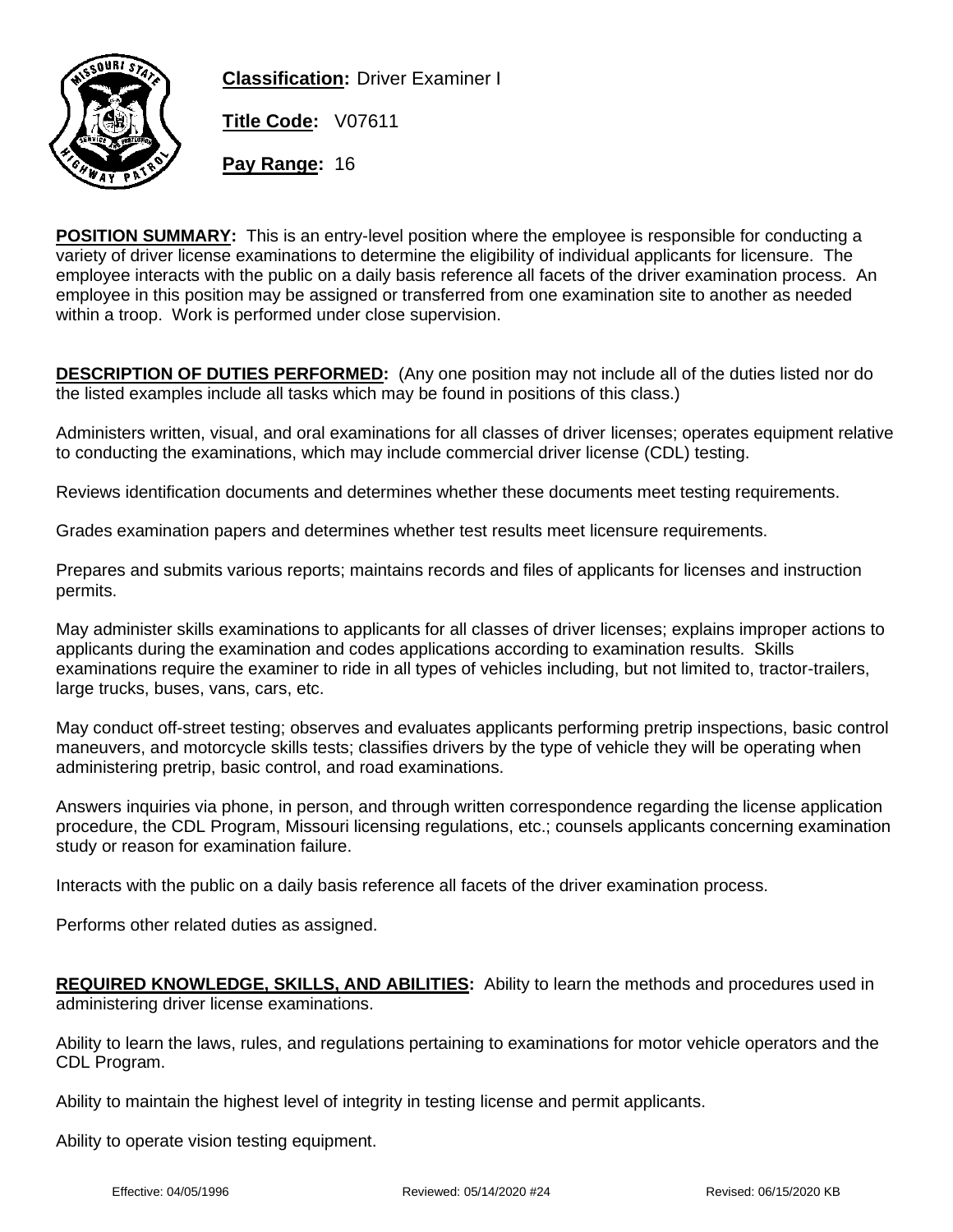## **Classification:** Driver Examiner I **Classification:** Page 2

Ability to operate computer testing equipment.

Ability to lift and carry at least 50 pounds (testing equipment and materials).

Ability to maintain various records and files.

Ability to work indoors or outdoors in inclement weather for an extended period of time.

Ability to verbally answer inquiries and explain testing procedures to applicants applying for licensure.

Ability to work independently with general supervision.

Ability to set up testing site and operate testing equipment.

Ability to enter and exit vehicles including large trucks and buses to conduct CDL or other license examinations.

Ability to provide own transportation to and from various testing sites during normally scheduled working hours.

Ability to operate a motor vehicle in accordance with Missouri State Highway Patrol policy and State of Missouri statutes, to include any Patrol assigned vehicle with the responsibility for its upkeep and basic maintenance.

Ability to operate basic office equipment.

Ability to handle restricted and confidential information in a professional manner and maintain the information as such.

Ability to communicate in English clearly and concisely, both orally and in writing.

Ability to establish and maintain harmonious working relations with others.

Ability to work with material that may be of a sexual nature relating to criminal activity (e.g., written material, photographs, and/or verbal language, etc.).

Ability to work hours as assigned.

**MINIMUM EXPERIENCE AND EDUCATION REQUIRED:** (The following represents the minimum qualifications used to accept applicants, provided that equivalent substitution will be permitted in case of deficiencies in either experience or education.)

Possession of a high school diploma or equivalent.

**NECESSARY SPECIAL REQUIREMENTS:** Must never been convicted of a felony or any crime involving moral turpitude or have any indictment or information pending for any offense involving moral turpitude.

Must be at least twenty-one years of age at the time of employment.

Must possess or obtain and maintain a valid driver license.